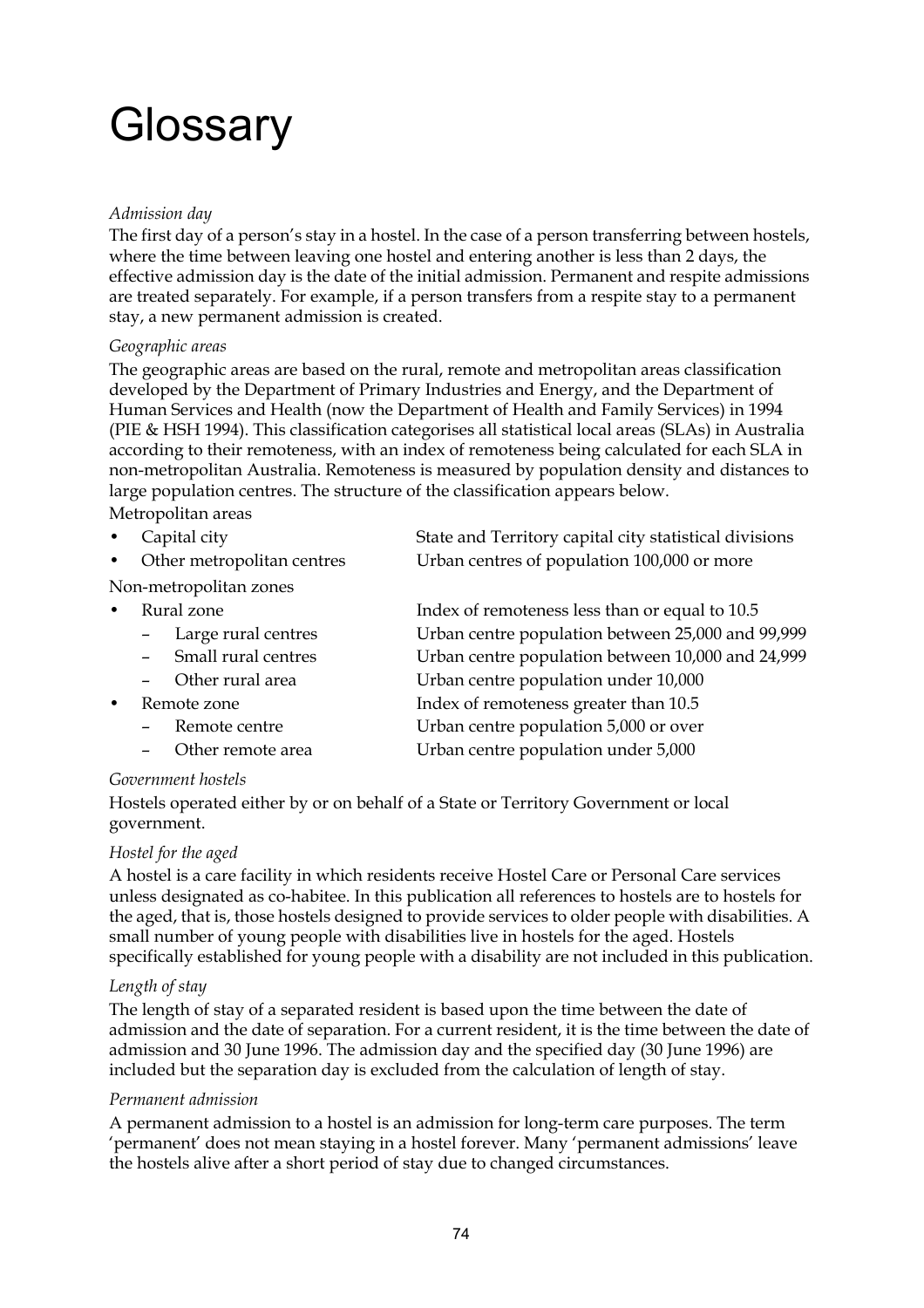## *Permanent care*

A hostel resident is under permanent care if the resident entered a hostel as a permanent admission, i.e. for long-term care purposes.

#### *Permanent resident*

A hostel resident who was admitted to a hostel for long-term care purposes.

#### *Personal Care Assessment Instrument (PCAI)*

The PCAI is forwarded to Commonwealth State offices by hostels for each resident who may be eligible for Personal Care subsidy. On the basis of the information provided, residents are assigned to one of three service need categories for the purpose of funding. The three categories are Personal Care High (PCH), Personal Care Intermediate (PCI) and Personal Care Low (PCL). The PCAI categories are used here to measure the level of dependency based on the assumption that the level of dependency positively relates to the level of care needs.

#### *Private-for-profit hostels*

Hostels operated by private-for-profit bodies or individuals.

#### *Resident*

A person living in a hostel who is eligible for the payment of Commonwealth benefits or who has an entitlement to third party or workers' compensation insurance.

#### *Respite admission*

A short-term admission to a hostel, usually in order to give a carer a 'respite' or relief from the provision of care.

#### *Respite care*

A hostel resident is under respite care if the resident entered a hostel as a respite admission, i.e. to give a carer a 'respite' or relief from the provision of care.

#### *Respite resident*

A hostel resident who is admitted to a hostel for respite care.

#### *Separation*

Occurs when a person is discharged from a hostel and does not re-enter the same or another hostel within 2 days.

#### *Separation day*

The last day of a person's stay in a hostel; the day on which the person leaves the hostel. In the case of a person transferring between hostels, if the time between leaving one hostel and entering another is less than 2 days, it is the date of the person's later separation.

#### *Separation mode*

The destination of a resident at separation, including death.

#### *Transfer*

Occurs when a person leaves a hostel and is admitted into another within 2 days of their departure.

#### *Transfer within the hostel system*

Occurs when residents move from one hostel to another or change care type such as from respite care to permanent care in the same hostel.

#### *Usual housing status*

Usual housing arrangement before application for hostel admission.